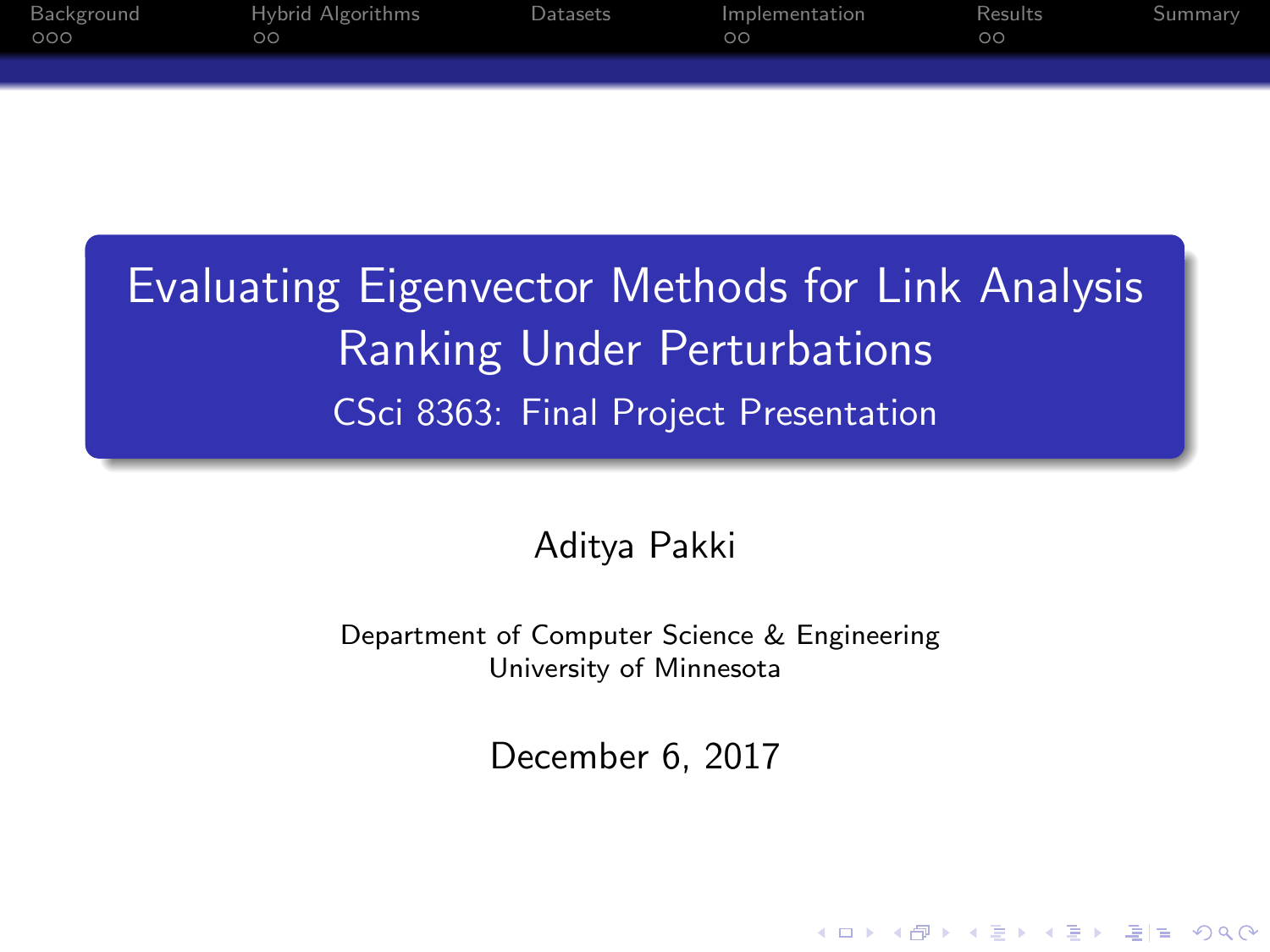<span id="page-1-0"></span>

| Background<br>$\bullet$ | Hybrid Algorithms<br>$\circ$ | Datasets | Implementation<br>$\circ$ | Results<br>$\circ$ | Summary |  |  |  |
|-------------------------|------------------------------|----------|---------------------------|--------------------|---------|--|--|--|
| <b>Algorithms Recap</b> |                              |          |                           |                    |         |  |  |  |
| <b>HITS Algorithm</b>   |                              |          |                           |                    |         |  |  |  |

Hubs are out-degrees, authorities are in-degrees

$$
a^{t+1} = (A^T A) a^t
$$

$$
h^{t+1} = (A A^T) h^t
$$

- One hyper parameter  $h^0$ , trivial choice  $[1, 1, \ldots, 1]^T$
- Large eigen gap  $(\delta)$  + minor perturbation retains ranking
- Converse holds  $\mathcal{O}(\delta)$  perturbation  $\implies \Omega(1)$  eigen vector change

K ロ ▶ K @ ▶ K 할 K K 할 K (할)의 할 수 있습니다.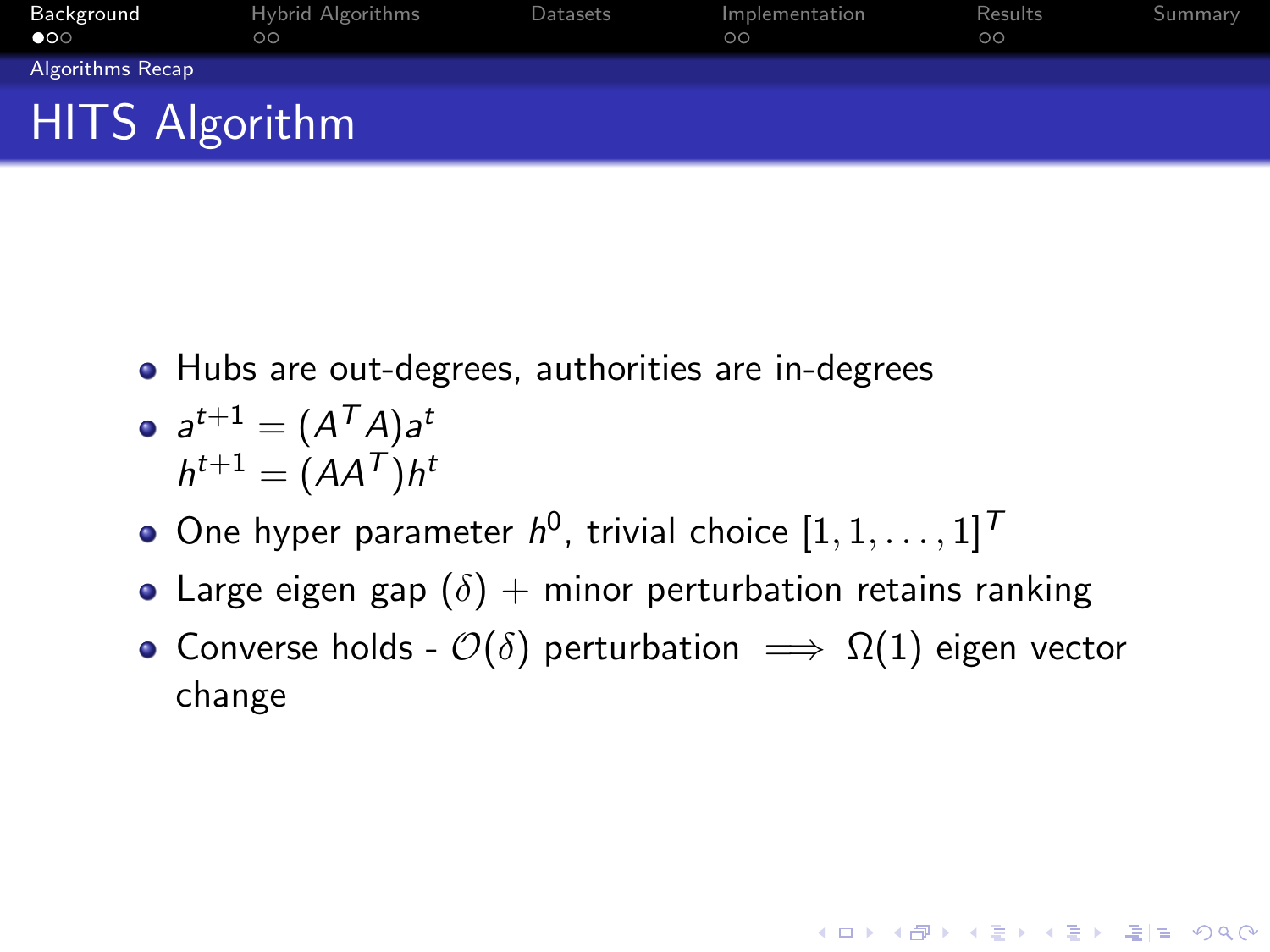<span id="page-2-0"></span>

| Background<br>$\circ \bullet \circ$ | Hybrid Algorithms<br>$\circ$ | Datasets | Implementation<br>$\circ$ | Results<br>$\circ$ | Summary |
|-------------------------------------|------------------------------|----------|---------------------------|--------------------|---------|
| Algorithms Recap                    |                              |          |                           |                    |         |
|                                     | PageRank Algorithm           |          |                           |                    |         |

Probability transition matrix M - normalized rows,  $U_{ij} = \frac{1}{n}$ n

KO K K (F K E K E K A E K A K K K K K K K K K

- PageRank(PR) scores  $p = (\epsilon U + (1-\epsilon)M)^T p$
- $\bullet$   $\epsilon$  typically 0.1-0.2
- If pertrubed pages didn't have high PR scores,  $p \approx \widetilde{p}$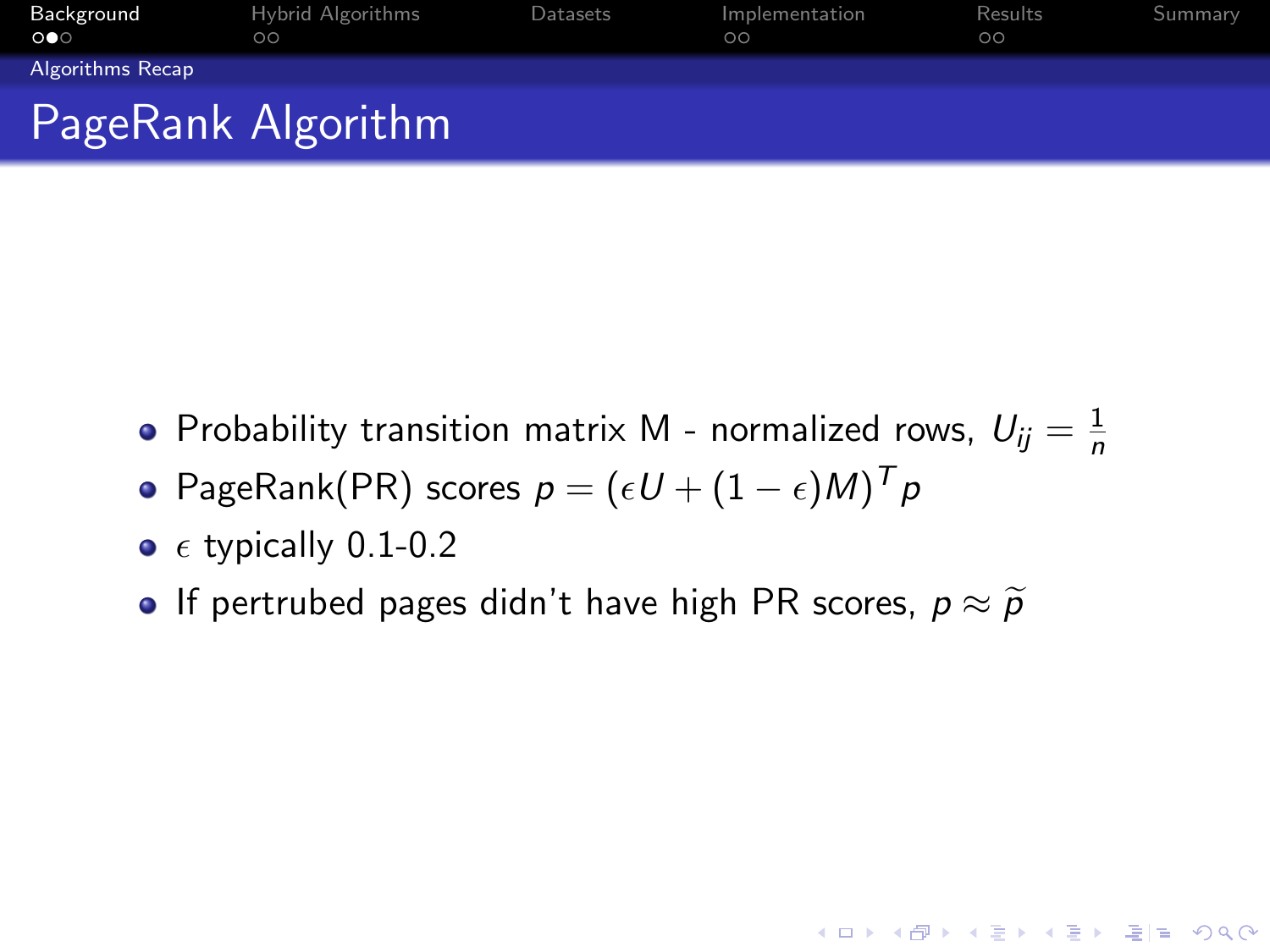| Background<br>$\circ\circ\bullet$ | Hybrid Algorithms<br>ററ     | Datasets | Implementation<br>$\circ$ | Results<br>ററ | Summary |
|-----------------------------------|-----------------------------|----------|---------------------------|---------------|---------|
|                                   | <b>Perturbation Results</b> |          |                           |               |         |

- CORA dataset ranking for AI papers, for 5 runs
- $\bullet$  HITS on the left; PageRank on the right for  $\epsilon = 0.2$

| "Genetic algorithms in search, optimization", Goldberg<br>"Adaptation in natural and artificial systems", Holland<br>"Genetic programming: On the programming of", Koza<br>"Analysis of the behavior of a class of genetic", De Jong<br>"Uniform crossover in genetic algorithms", Syswerda<br>"Artificial intelligence through simulated", Fogel<br>6<br>"A survey of evolution strategies", Back+al<br>S<br>"Optimization of control parameters for genetic", Grefenstette 8<br>ŷ<br>"The GENITOR algorithm and selection pressure", Whitley<br>"Genetic algorithms + Data Structures = ", Michalewicz<br>10<br>"Genetic programming II: Automatic discovey". Koza<br>11 | 135.56<br>170 80 | Ĵ٨<br>110 00<br>170 150 100<br>316 141<br>257 107 | 3<br>77<br>69 | 18<br>10 |
|----------------------------------------------------------------------------------------------------------------------------------------------------------------------------------------------------------------------------------------------------------------------------------------------------------------------------------------------------------------------------------------------------------------------------------------------------------------------------------------------------------------------------------------------------------------------------------------------------------------------------------------------------------------------------|------------------|---------------------------------------------------|---------------|----------|
| 2060 "Learning internal representations by error", Rumelhart+al                                                                                                                                                                                                                                                                                                                                                                                                                                                                                                                                                                                                            |                  |                                                   |               |          |
| 2061 "Learning to predict by the method of temporal", Sutton<br>2063 "Some studies in machine learning using checkers", Samuel<br>2065 "Neuronlike elements that can solve difficult", Barto+Sutton<br>2066 "Practical issues in TD learning", Tesauro<br>2071 "Pattern classification and scene analysis", Duda+Hart<br>2075 "Classification and regression trees", Breiman+al<br>2117 "UCI repository of machine learning databases", Murphy+Aha<br>2174 "Irrelevant features and the subset selection", John+al<br>2184 "The CN2 induction algorithm", Clark+Niblett<br>2222 "Probabilistic reasoning in intelligent systems", Pearl                                    | ٥                | 10                                                |               |          |

| "Genetic Algorithms in Search, Optimization and", Goldberg      |  |  |  |
|-----------------------------------------------------------------|--|--|--|
| "Learning internal representations by error", Rumelhart+al      |  |  |  |
| "Adaptation in Natural and Artificial Systems", Holland         |  |  |  |
| "Classification and Regression Trees", Breiman+al               |  |  |  |
| "Probabilistic Reasoning in Intelligent Systems", Pearl         |  |  |  |
| "Genetic Programming: On the Programming of ", Koza             |  |  |  |
| "Learning to Predict by the Methods of Temporal ", Sutton       |  |  |  |
| "Pattern classification and scene analysis", Duda+Hart          |  |  |  |
| "Maximum likelihood from incomplete data via", Dempster+al 10 9 |  |  |  |
| "UCI repository of machine learning databases", Murphy+Aha      |  |  |  |
| "Parallel Distributed Processing", Rumelhart+McClelland         |  |  |  |
| 12 "Introduction to the Theory of Neural Computation", Hertz+al |  |  |  |

K ロ > K @ > K 할 > K 할 > [할 = K) Q @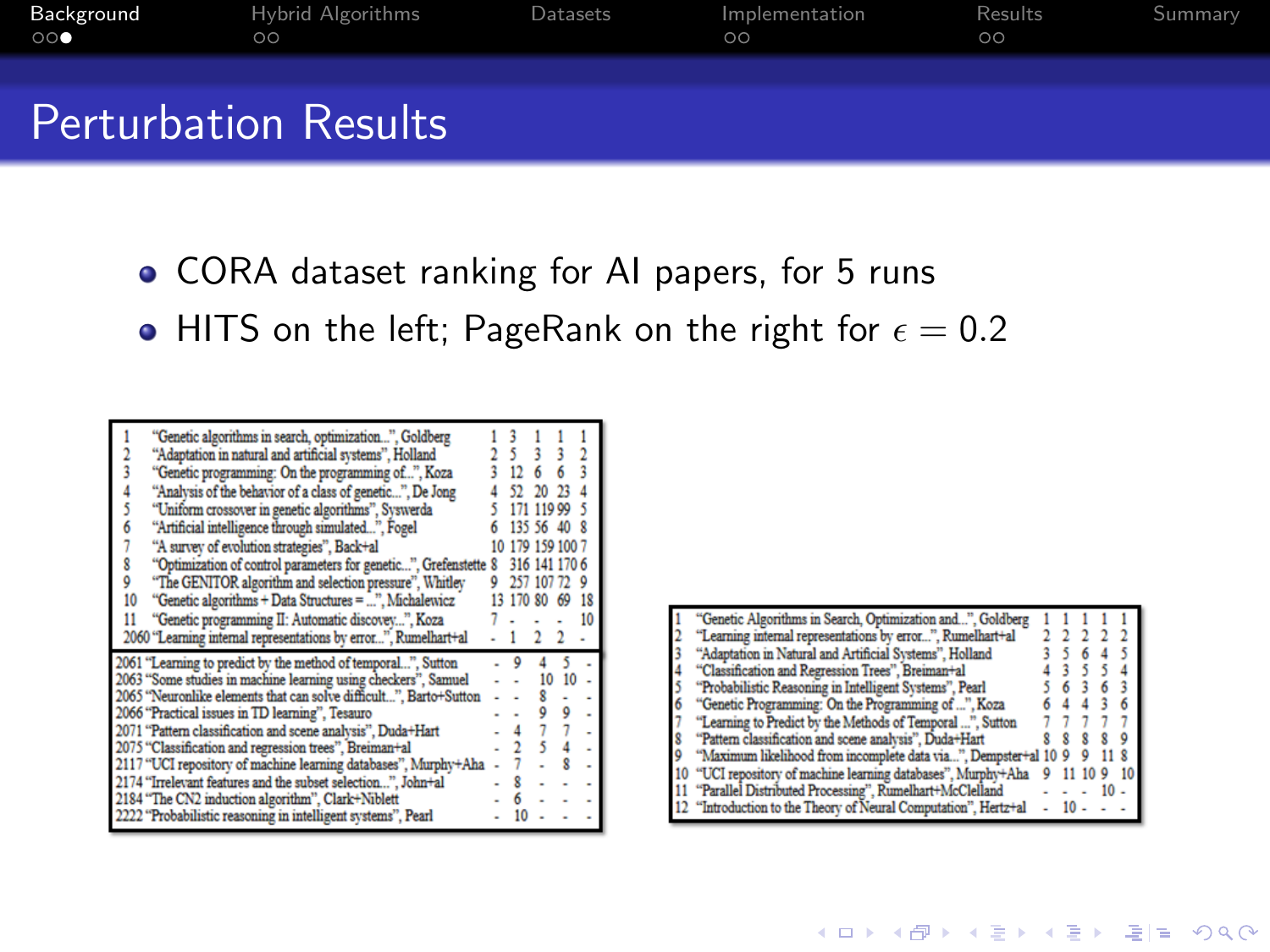<span id="page-4-0"></span>

| Background<br>000 | <b>Hybrid Algorithms</b><br>$\bullet$ | Datasets | Implementation<br>$\circ$ | Results<br>$\circ$ | Summary |
|-------------------|---------------------------------------|----------|---------------------------|--------------------|---------|
|                   |                                       |          |                           |                    |         |

## Stochastic Approach for Link Structure Analysis(SALSA)

- Random Walk from PR, hubs  $V_h$  & authorities  $V_a$  from HITS
- Two random Walks; forward:  $V_a \rightarrow V_h$ , backward:  $V_h \rightarrow V_a$

$$
\bullet \ \ a^{t+1} = A_c^T A_r a^t
$$

$$
h^{t+1} = A_r A_c^T h^t
$$

Two hyper parameters -  $a^t$  depends on  $a^0$ ,  $h^t$  depends on  $h^0$ 

KO K K (F K E K E K A E K A K K K K K K K K K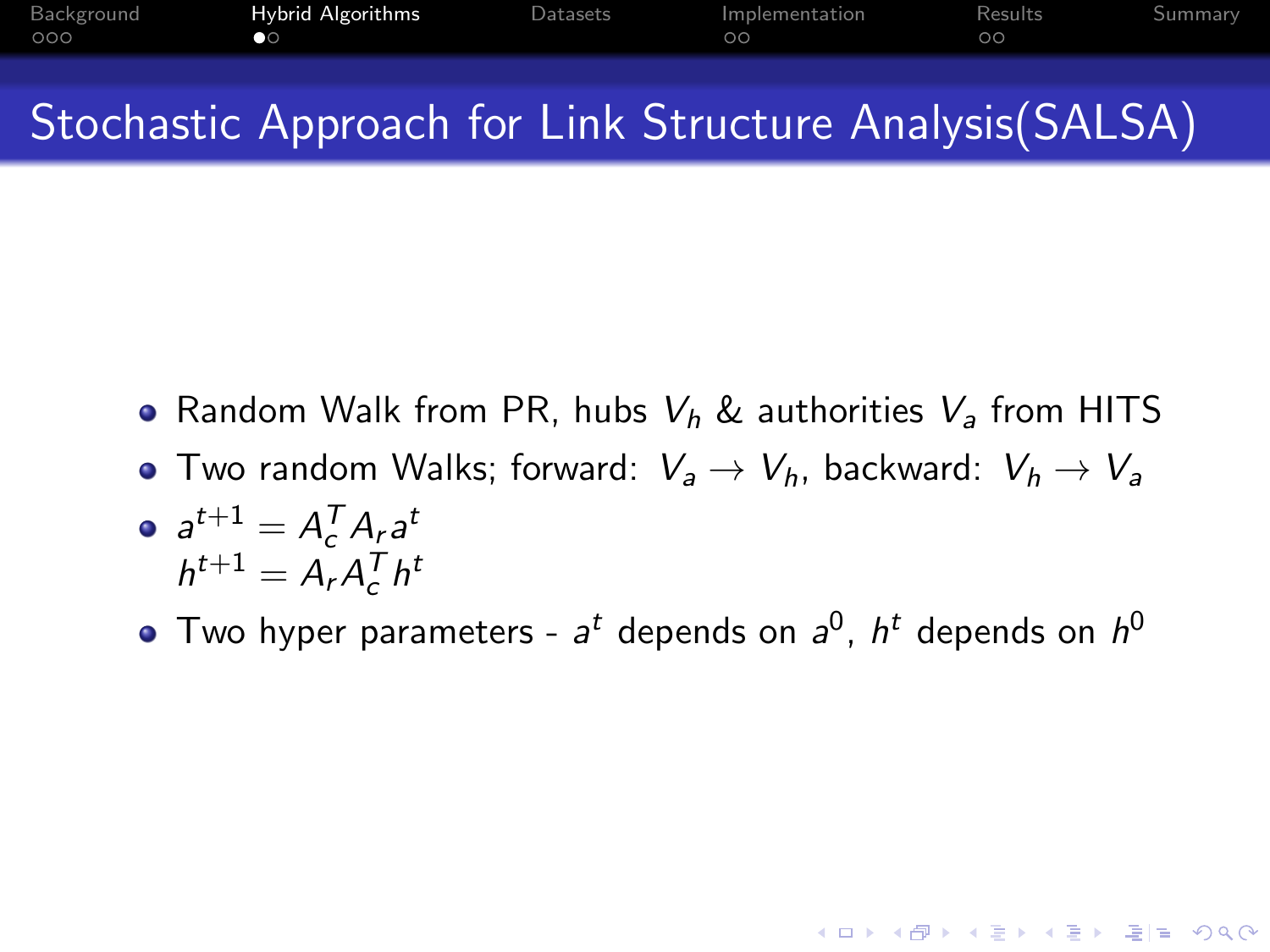<span id="page-5-0"></span>

| Background<br>000 | <b>Hybrid Algorithms</b><br>$\circ$ | Datasets | Implementation<br>$\circ$ | Results<br>$\circ$ | Summary |
|-------------------|-------------------------------------|----------|---------------------------|--------------------|---------|
|                   | <b>Randomized HITS</b>              |          |                           |                    |         |

• Jumps to random page with  $\epsilon$ ; forward, backward random walks with  $(1 - \epsilon)$ 

K ロ > K @ > K 할 > K 할 > [할 > 10 0 0 0

$$
a^{t+1} = \epsilon \vec{1} + (1 - \epsilon) A_r^T h^t
$$
  

$$
h^{t+1} = \epsilon \vec{1} + (1 - \epsilon) A_c a^{t+1}
$$

Two hyper parameters -  $\epsilon$  and  $h^0$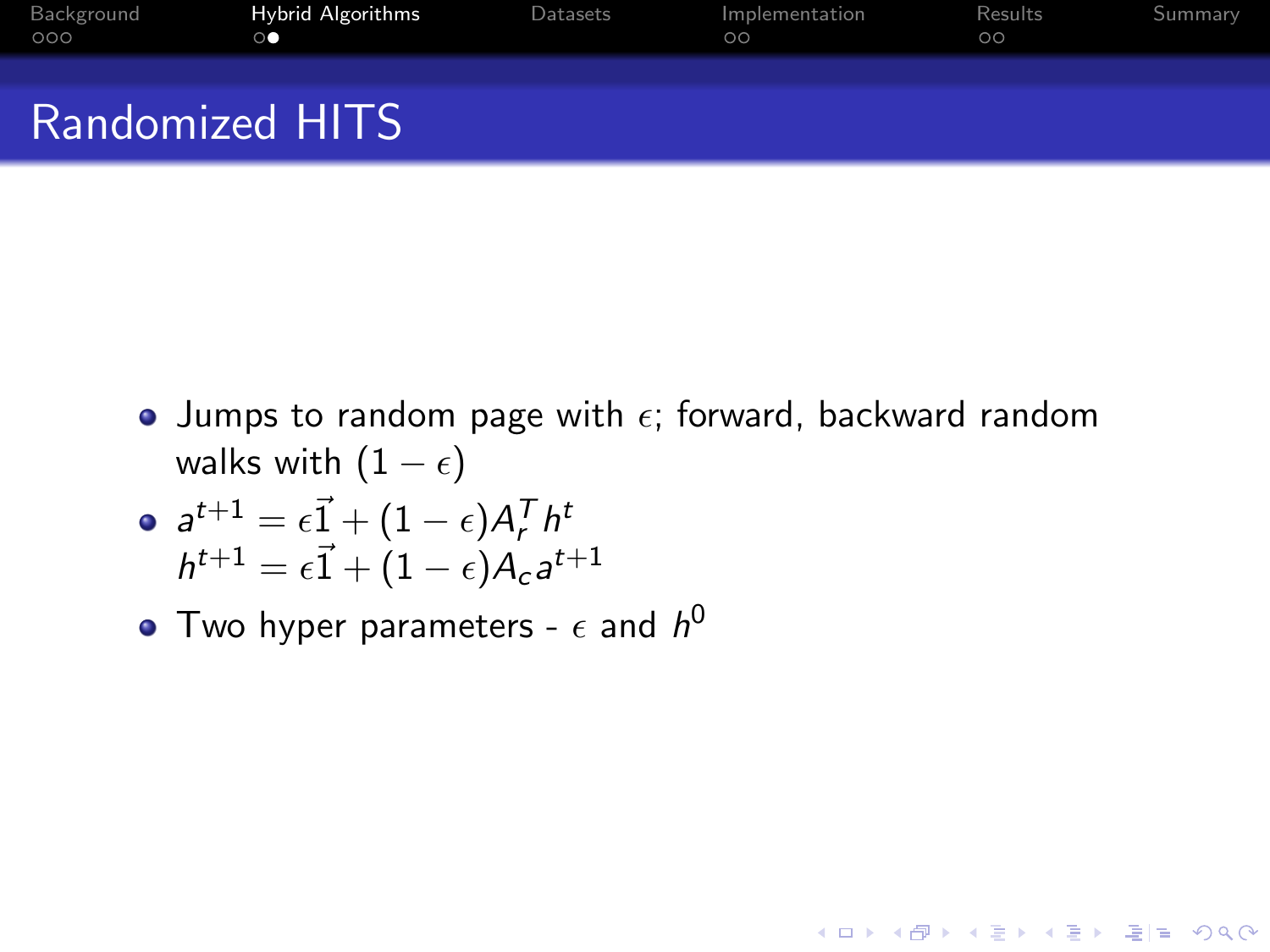<span id="page-6-0"></span>

| Background<br>000 | Hybrid Algorithms<br>ററ    | Datasets | Implementation<br>ററ | Results<br>$\circ$ | Summary |
|-------------------|----------------------------|----------|----------------------|--------------------|---------|
|                   | <b>Experiment Datasets</b> |          |                      |                    |         |

- Rank datasets for citation & web graphs under perturbation
- $\bullet$  High Energy Physics Citation dataset  $^1$ 29554 nodes, 352807 edges
- $\bullet$  Web graph hyperlink dataset  $^2$ 9663 nodes, 16151 edges



 $^{\rm 1}$ https://snap.stanford.edu/data/cit-HepPh.html

 $^2$ http://www.cs.cornell.edu/courses/cs685/2002f[a/d](#page-5-0)[at](#page-7-0)[a/](#page-5-0)[gr](#page-6-0)[0.](#page-7-0)[C](#page-5-0)[ali](#page-6-0)[fo](#page-7-0)[r](#page-5-0)[nia](#page-6-0)  $E|E \cap Q$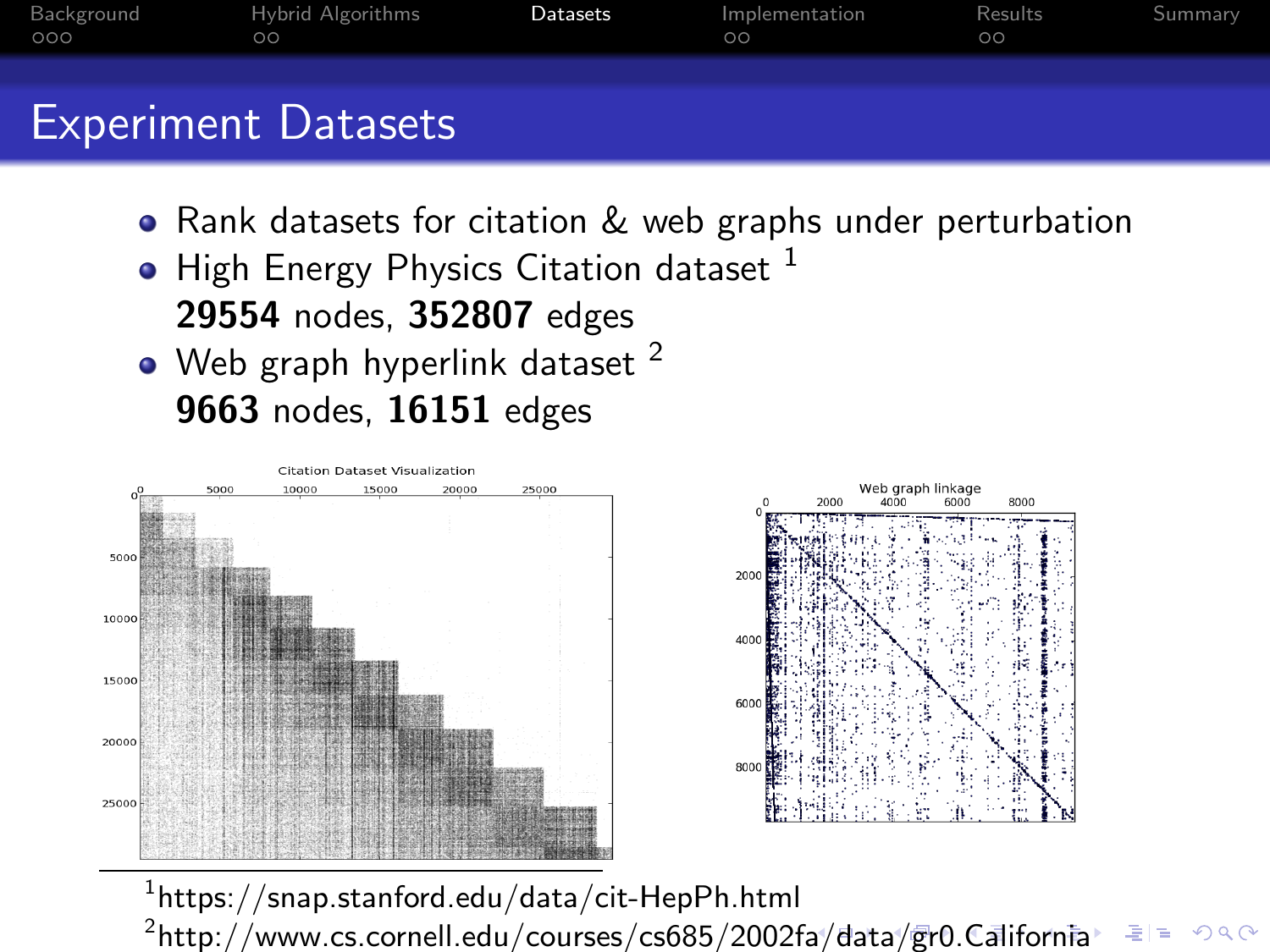<span id="page-7-0"></span>

| Background<br>000 | Hybrid Algorithms<br>ററ  | Datasets | Implementation<br>$\bullet$ | Results<br>ΩO | Summary |
|-------------------|--------------------------|----------|-----------------------------|---------------|---------|
|                   | Impact of Initial Vector |          |                             |               |         |

- Ranking depends on the principal eigen vector, smaller  $\delta$  flips Eigen vectors  $v_1$ ,  $v_2$
- **•** For simplicity, pick uniform values  $[1, 1, \ldots, 1]^T, [\frac{1}{n}]$  $\frac{1}{n}, \frac{1}{n}$  $\frac{1}{n}, \ldots, \frac{1}{n}$  $\frac{1}{n}]^{\mathcal{T}},[\frac{1}{\sqrt{2}}]$  $\frac{1}{n}, \frac{1}{\sqrt{n}}$  $\frac{1}{\overline{n}}, \ldots, \frac{1}{\sqrt{}}$  $\frac{1}{n}$ ]<sup>T</sup>
- HITS & SALSA gives inconsistent hubs, authority scores for uniform initial vector - Good hubs point to good authorities
- Account for the weights, for below graph in [\[1\]](#page-12-0), pick  $h = [0, 0.125, 0.125, 0.125, 0.125, 0.5]^T$



KE KA E KI E E YO QO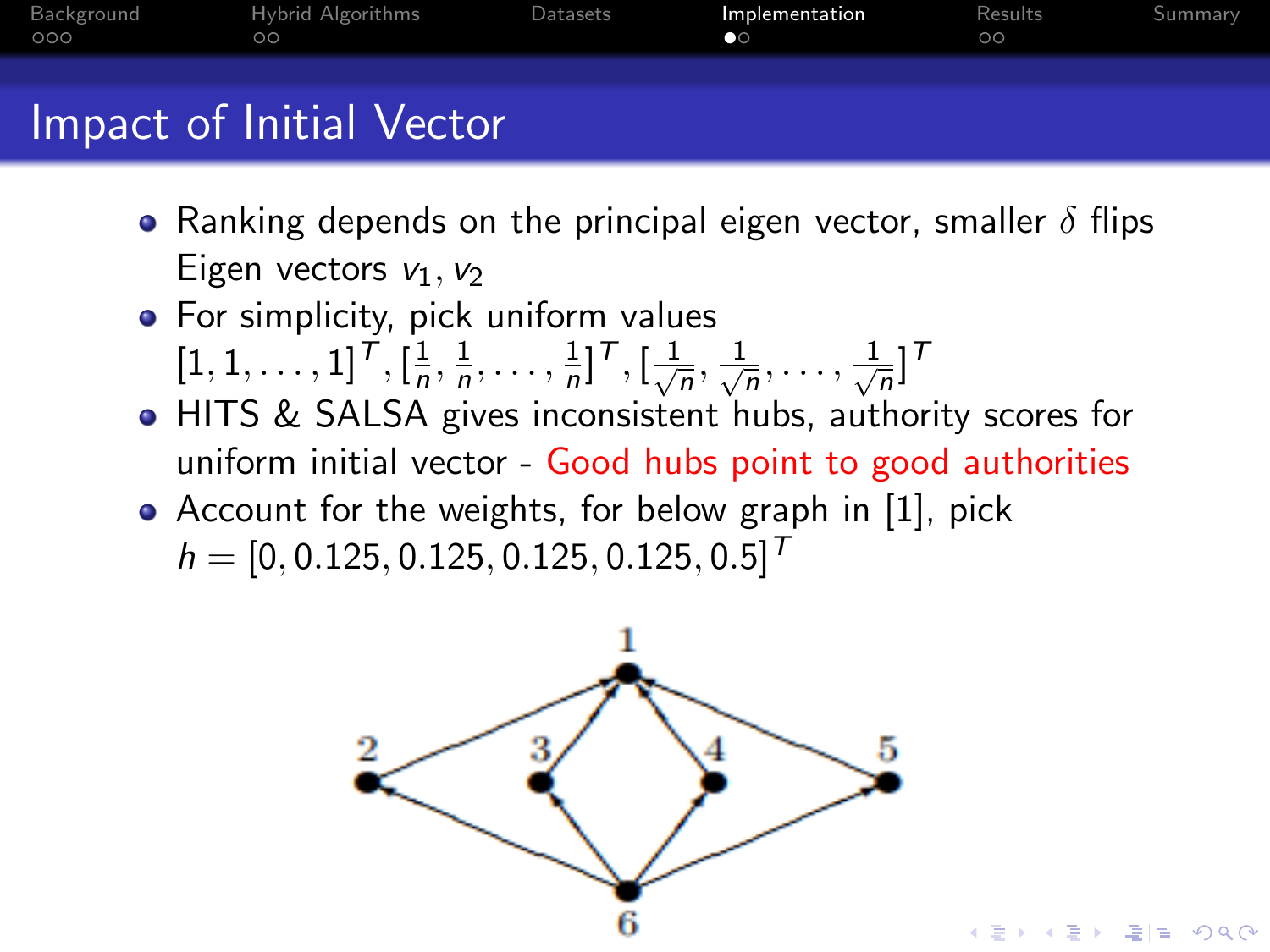| Background<br>000 | Hybrid Algorithms<br>$\circ$ | Datasets | Implementation | Results<br>$\circ$ | Summary |
|-------------------|------------------------------|----------|----------------|--------------------|---------|
|                   | Tweaking parameters          |          |                |                    |         |

- Evaluate PageRank, RandomHITS for  $\epsilon$  range 0.1 0.5
- Deleting random datasets leads to disconnected components, run BFS to identify connectivity

KO K K (F K E K E K A E K A K K K K K K K K K

• Perturbation Ranking on 10, 20, 30, 40% deleted datasets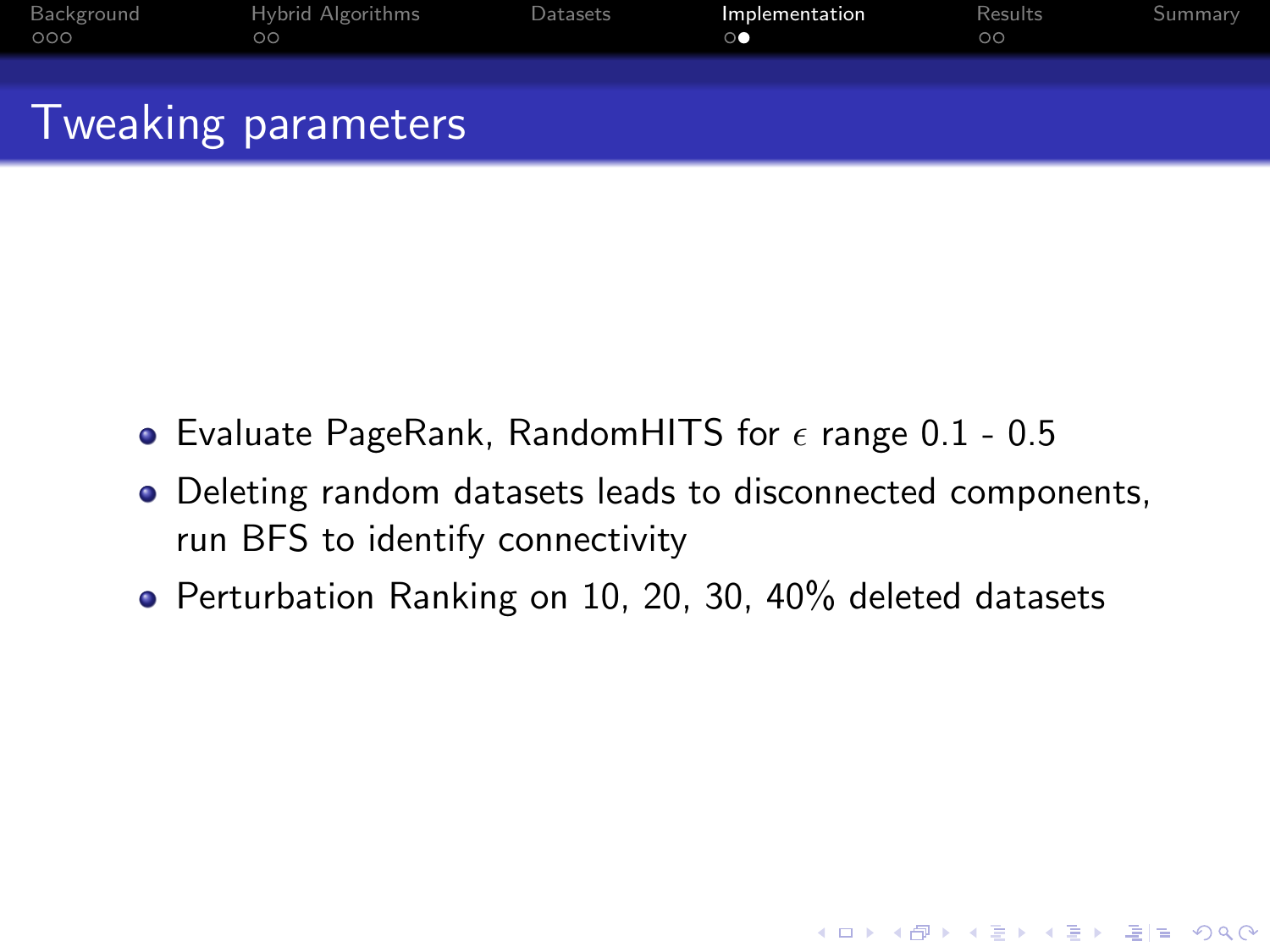<span id="page-9-0"></span>

| Background<br>000 | Hybrid Algorithms<br>ററ | Datasets | Implementation<br>ററ | Results<br>$\bullet$ | Summary |
|-------------------|-------------------------|----------|----------------------|----------------------|---------|
| <b>Results</b>    |                         |          |                      |                      |         |
|                   | Web Hyper Links Dataset |          |                      |                      |         |

- Average ranking of 4 algorithms on 30% perturbed dataset, favorable to HITS
- $\bullet$   $\epsilon$  = 0.15; HITS, PageRank python networkx modules

| Orig | <b>HITS</b>  | <b>PR</b>     | <b>RHITS</b> | SALSA | Webpages                             |
|------|--------------|---------------|--------------|-------|--------------------------------------|
|      | 1            | 13            | 4            | 29    | http://www.ca.gov/                   |
|      | з            | 28            |              | 460   | http://www.sen.ca.gov/               |
|      | ۹            | 15            | 15           | 216   | http://www.assembly.ca.gov/          |
| 4    | $\mathbf{z}$ | 19            | 3            | 261   | http://www.leginfo.ca.gov/calaw.html |
| 5    | 91           | 2883          | 2883         | 2883  | http://www.yahoo.com/                |
| 6    | 4            | 61            | 19           | 614   | http://www.house.gov/                |
|      | 12           | 8864          | 8864         | 8864  | http://www.fedworld.gov/             |
| 8    | 5.           | 122           | 50           | 273   | http://www.lao.ca.gov/               |
| 9    | 10           | 73            | 44           | 322   | http://www.dot.ca.gov/               |
| 10   | 6            | 286           | 143          | 146   | http://www.courtinfo.ca.gov/         |
| 11   |              | 46            | 10           | 820   | http://www.epa.gov/                  |
| 12   | 8            | 126           | 41           | 1338  | http://www.census.gov/               |
| 13   | 13           | 1554          | 1554         | 1554  | http://www.berkeley.edu/             |
| 14   | 50           | 2884          | 2884         | 2884  | http://www.lycos.com/                |
| 15   | 11           | 56            | 83           | 231   | http://www.ss.ca.gov/                |
| 16   | 48           | $\mathcal{L}$ | 46           | 925   | http://www.caltech.edu/              |
| 17   | 14           | 50            | 16           | 831   | http://goldmine.cde.ca.gov/          |
| 18   | 27           | 51            | 30           | 399   | http://www.excite.com/               |
| 19   | 17           | 247           | 128          | 263   | http://www.ftb.ca.gov/               |
| 20   | 51           | 32            | 165          | 993   | http://www.csun.edu/                 |

K ロ ▶ K @ ▶ K 할 X K 할 X [ 할 날 수 있다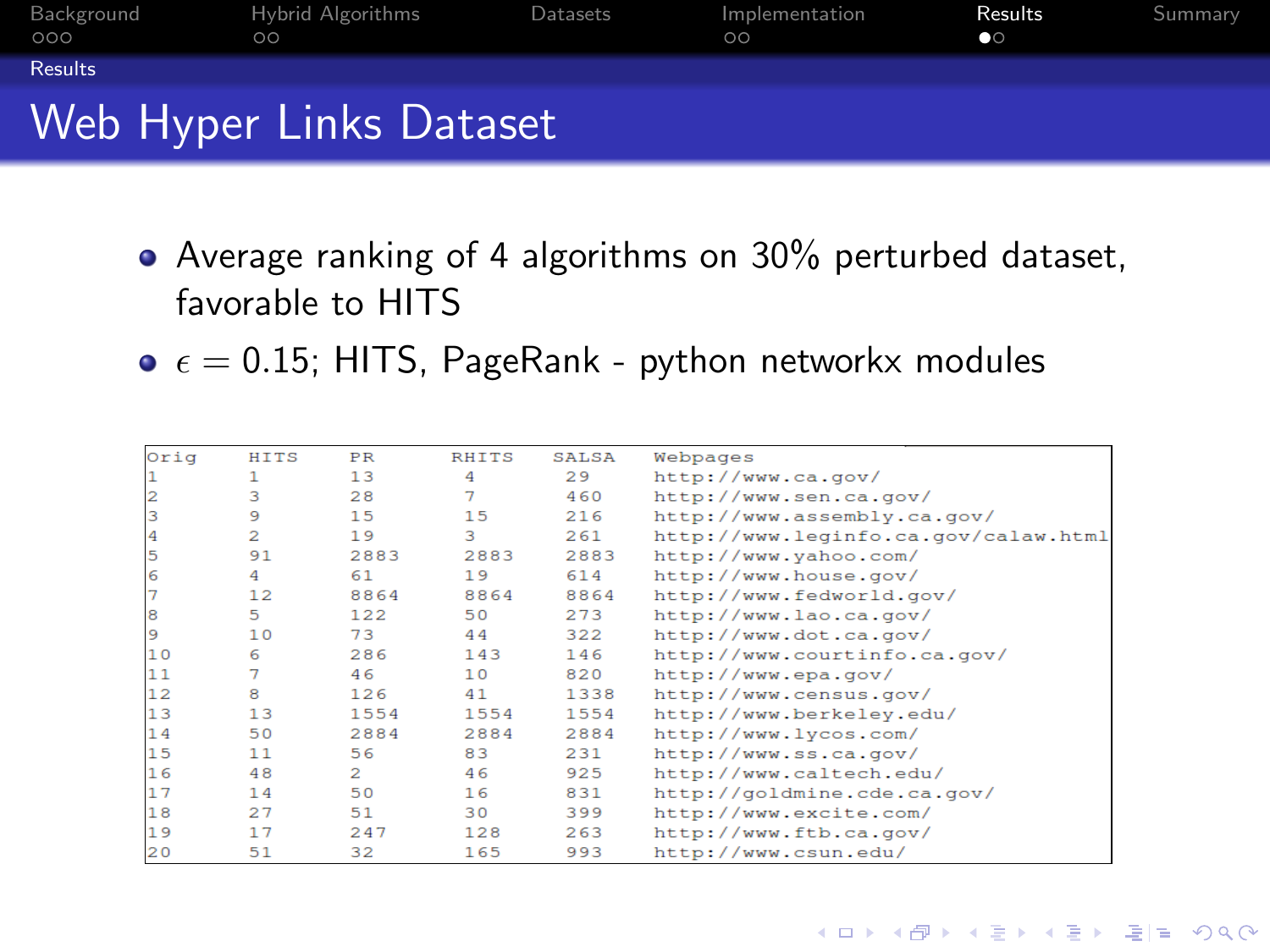<span id="page-10-0"></span>

| Background<br>000 | Hybrid Algorithms<br>$\circ$ | Datasets | Implementation<br>$\circ$ | Results<br>$\circ$ | Summary |
|-------------------|------------------------------|----------|---------------------------|--------------------|---------|
| Results II        |                              |          |                           |                    |         |
|                   | Web Hyper Links Dataset      |          |                           |                    |         |

- Average ranking of 5 runs, 4 algorithms on 25% perturbed citation dataset
- $\bullet$   $\epsilon$  = 0.15; PageRank works accurately for most of the deletions

| Orig | <b>HITS</b>     | <b>PR</b>       | <b>RHITS</b>    | <b>SALSA</b> | Papers                                                                   |
|------|-----------------|-----------------|-----------------|--------------|--------------------------------------------------------------------------|
|      | 244             | $\mathbf{1}$    | 69              | 22847        | Noncompact Symmetries in String Theory                                   |
|      | 11 <sup>1</sup> | $\overline{2}$  | 2 <sup>1</sup>  | 76           | Monopole Condensation, And Confinement In N=2 Supersymmetric Yang-Mills  |
| 3    | 12131           | з               | 2175            | 14309        | An Algorithm to Generate Classical Solutions for String Effective Action |
| 4    |                 | 4               | 10              | 4989         | String Theory Dynamics In Various Dimensions                             |
|      | 5.              | 5               | 9.              | 90           | Dirichlet-Branes and Ramond-Ramond Charges                               |
| 6    | 379             | 6               | 35              | 2330         | Exact Results on the Space of Vacua of Four Dimensional SUSY Gauge       |
|      |                 | 7               | $\mathbf{1}$    | 16619        | The Large N Limit of Superconformal Field Theories and Supergravity      |
| 8    | 10              | a               | 17              | 3569         | Unity of Superstring Dualities                                           |
| 9    | 17              | 9               | 8               | 22983        | Monopoles, Duality and Chiral Symmetry Breaking in N=2 Supersymmetric    |
| 10   | 118             | 10              | 46              | 878          | Strong-Weak Coupling Duality in Four Dimensional String Theory           |
| 11   | 1174            | 11              | 25              | 20897        | ERRATA for "One-Loop Threshold Effects in String Unification"            |
| 12   | 6.              | 12 <sup>°</sup> | $\mathcal{I}$   | 241          | M Theory As A Matrix Model: A Conjecture                                 |
| 13   | 445             | 13              | 61              | 19241        | Supersymmetry as a Cosmic Censor                                         |
| 14   | 9.              | 14              | 15              | 238          | Bound States Of Strings And \$p\$-Branes                                 |
| 15   | 299             | 15              | 58              | 22189        | Duality Symmetric Actions                                                |
| 16   | $\overline{2}$  | 16              | $\overline{3}$  | 1456         | Anti De Sitter Space And Holography                                      |
| 17   | 54              | 17              | 20 <sup>°</sup> | 22381        | Target Space Duality in String Theory                                    |
| 18   | 671             | 18              | 433             | 4723         | Electric Magnetic Duality in String Theory                               |
| 19   | $\overline{3}$  | 19              | 4               | 22650        | Gauge Theory Correlators from Non-Critical String Theory                 |
| 20   | 59              | 20              | 66              | 349          | Massless Black Holes and Conifolds in String Theory                      |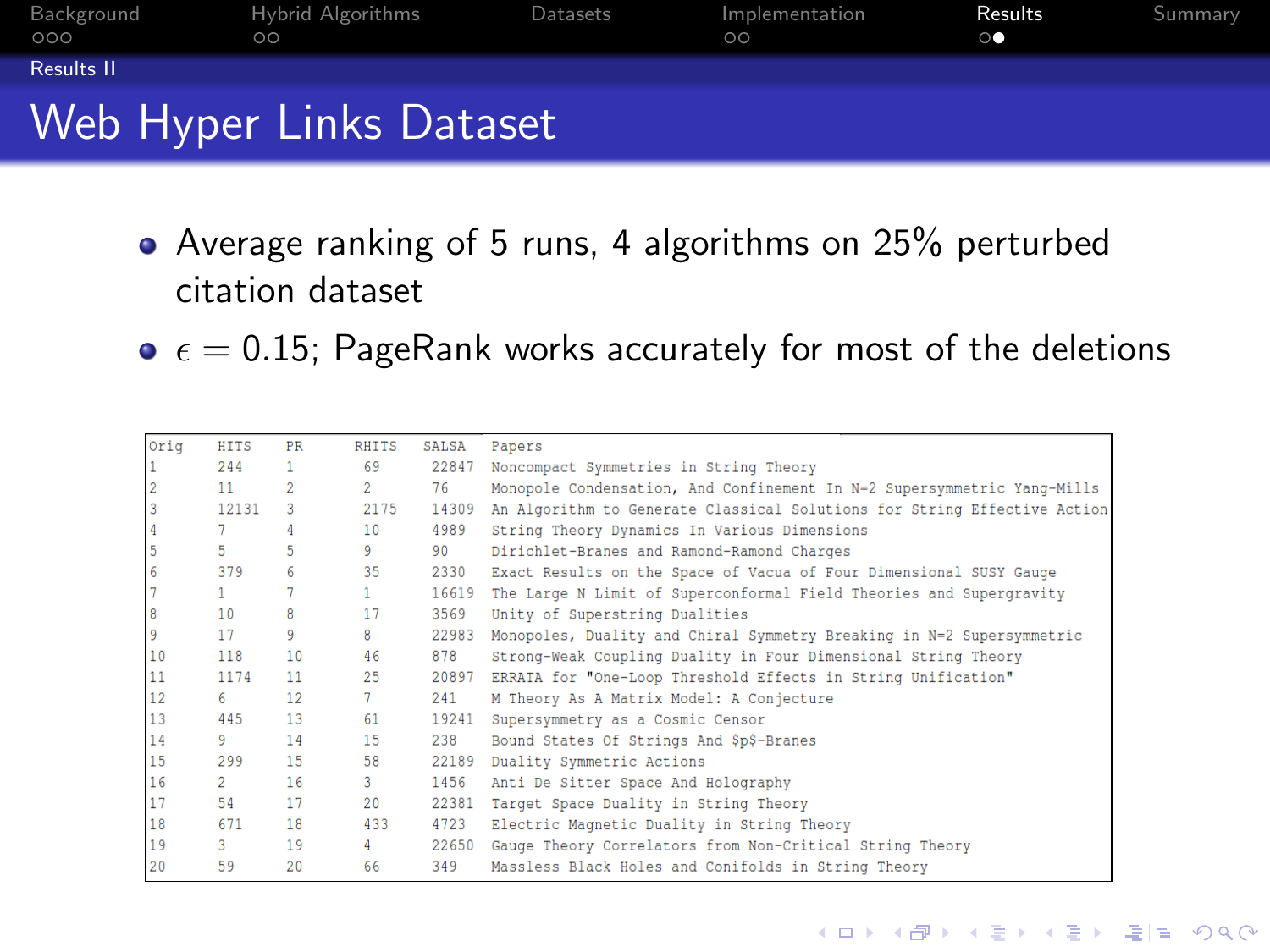<span id="page-11-0"></span>

| Background<br>000 | Hybrid Algorithms<br>$\circ$ | Datasets | Implementation<br>$\circ$ | Results<br>$\circ$ | Summary |
|-------------------|------------------------------|----------|---------------------------|--------------------|---------|
| In Essence        |                              |          |                           |                    |         |

- Evaluated various EigenVector methods for Ranking Hyperlink Web graph, citation datasets
- Randomized HITS, PageRank are stable under perturbations for Citation dataset
- To Do Study the impact of Initial Vector on HITS, SALSA

KO K K (F K E K E K A E K A K K K K K K K K K

• To Do - Compare results with theorems from paper [\[4\]](#page-13-0)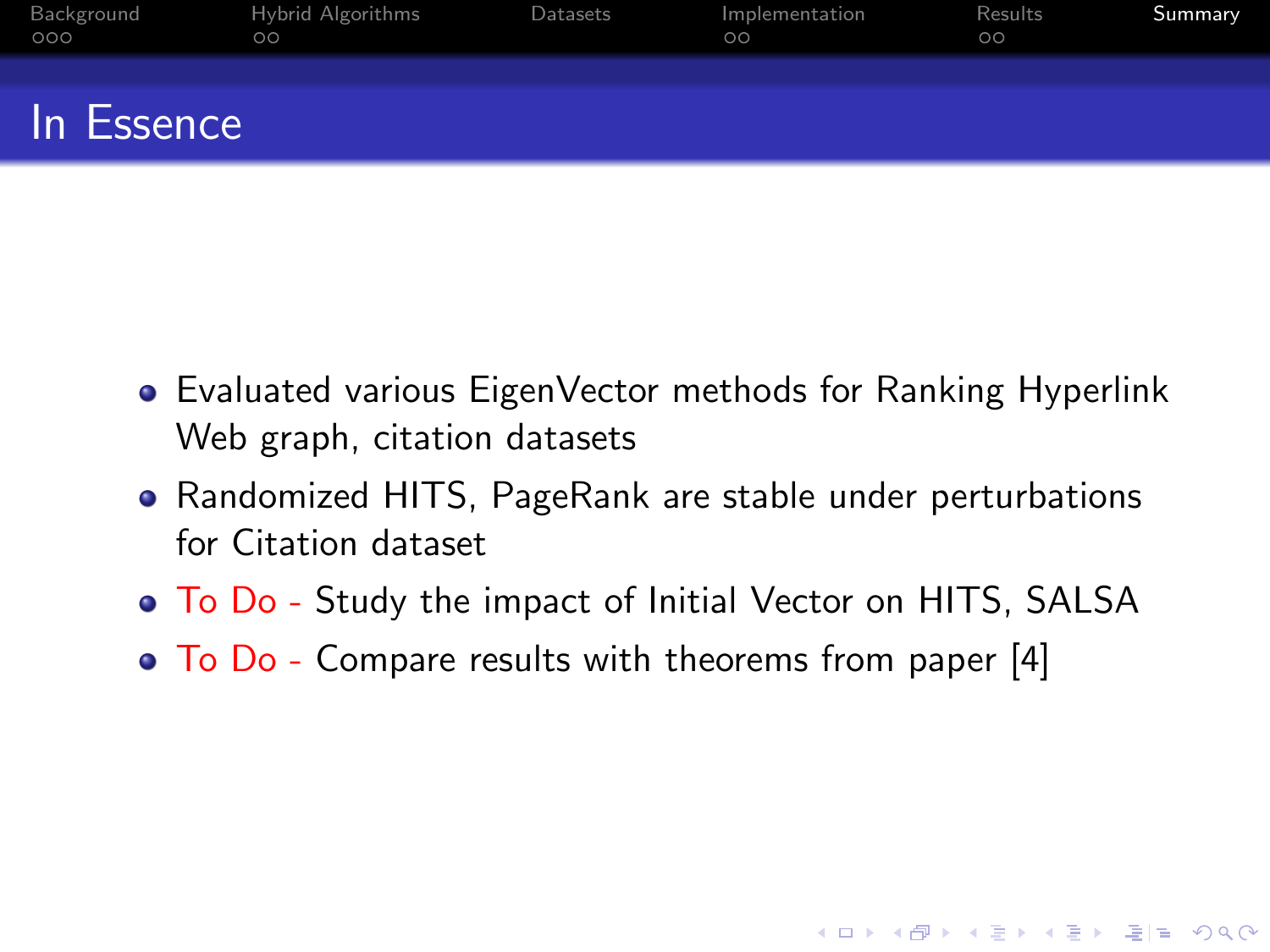## <span id="page-12-1"></span>[Appendix](#page-12-1)

## References I

- <span id="page-12-0"></span>暈 Farahat, A., LoFaro, T., Miller, J. C., Rae, G., and Ward,  $\mathsf{L}$ 
	- Authority rankings from hits, pagerank, and salsa: Existence, uniqueness, and effect of initialization.
	- SIAM Journal on Scientific Computing 27, 4 (2006), 1181–1201.
- 量
- Kleinberg, J. M.
- Authoritative sources in a hyperlinked environment. J. ACM 46, 5, 604–632.
- F
- Lempel, R., and Moran, S.
	- The stochastic approach for link-structure analysis (salsa) and the tkc effect1abridged version1.
- Computer Networks 33, 1 (2000), 387 401.